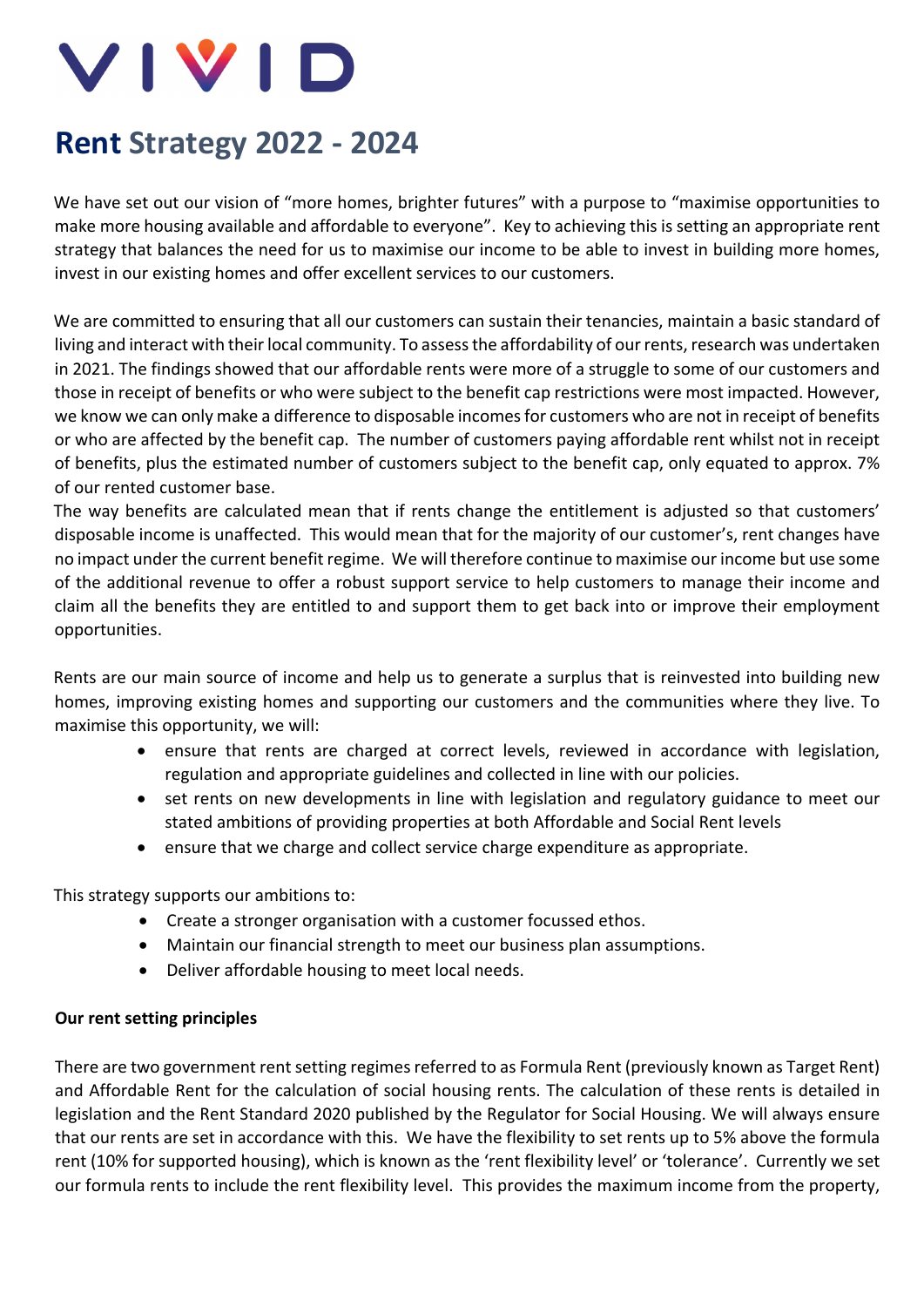

allowing us to offer additional support services to our customers where they have specific financial pressures, as well as support the development of additional social housing.

The Rent Standard allows for a maximum annual increase of no more than the Consumer Price Index (CPI) plus 1%. No additional increases are allowed to tenants' rent during the year and rents are normally adjusted in April or in line with the conditions in the tenancy agreement.

Rent for shared ownership property is determined under the Affordable Housing Capital Funding Guide published by Homes England. Rents are calculated in accordance with the applicable guide at the time of construction of a property and then varied in line with the conditions set out in the individual lease between VIVID and the customer.

Rent for market rented, intermediate rented and residential leasing property are all calculated with reference to the local market private rents.

We'll adopt principles which mirror the assumptions in our Business Plan and for existing tenancies we will review our rents every year and maximise our rental income by:

- reviewing Formula (Target) rents in line with the government legislation and regulatory guidance – up to CPI plus 1% – assured, assured short-hold, fixed term.
- reviewing Affordable Rents in line with the government legislation and regulatory guidance up to CPI plus 1%; in addition, the affordable rent will be re-based at the end of any fixed term or at any change in tenancy up to 80% of the market rent in the local area or at the Local Housing Allowance (LHA) rates whatever is the lower.
- reviewing secure registered rents to the target rent level or the registered rent level whichever is the lower.
- reviewing supported rents in line with the government legislation and regulatory guidance %
- reviewing residential leasing rents in conjunction with the lease arrangements and the market rate
- reviewing shared ownership products within the lease agreements  $-$  shared ownership products are not covered under the governments' rent policy.
- reviewing income on commercial properties following advice from specialist commercial agents to determine what the market rates are – maximising income if the market will allow – thus avoiding long vacant periods.
- reviewing intermediate market rental products so they track 80% market levels but allowing a discretion of plus or minus 10% at letting or review which will be approved by the Chief Operating Officer, Customer Services Director, Chief Finance Officer or Head of Finance.
- reviewing market rental products so they track market levels but allowing a discretion of plus or minus 10% at letting or review which will be approved by the Chief Operating Officer, Customer Services Director, Chief Finance Officer or Head of Finance.
- reviewing service charge costs to recover actual costs.
- reviewing garage charges annually these charges will be driven by demand and condition.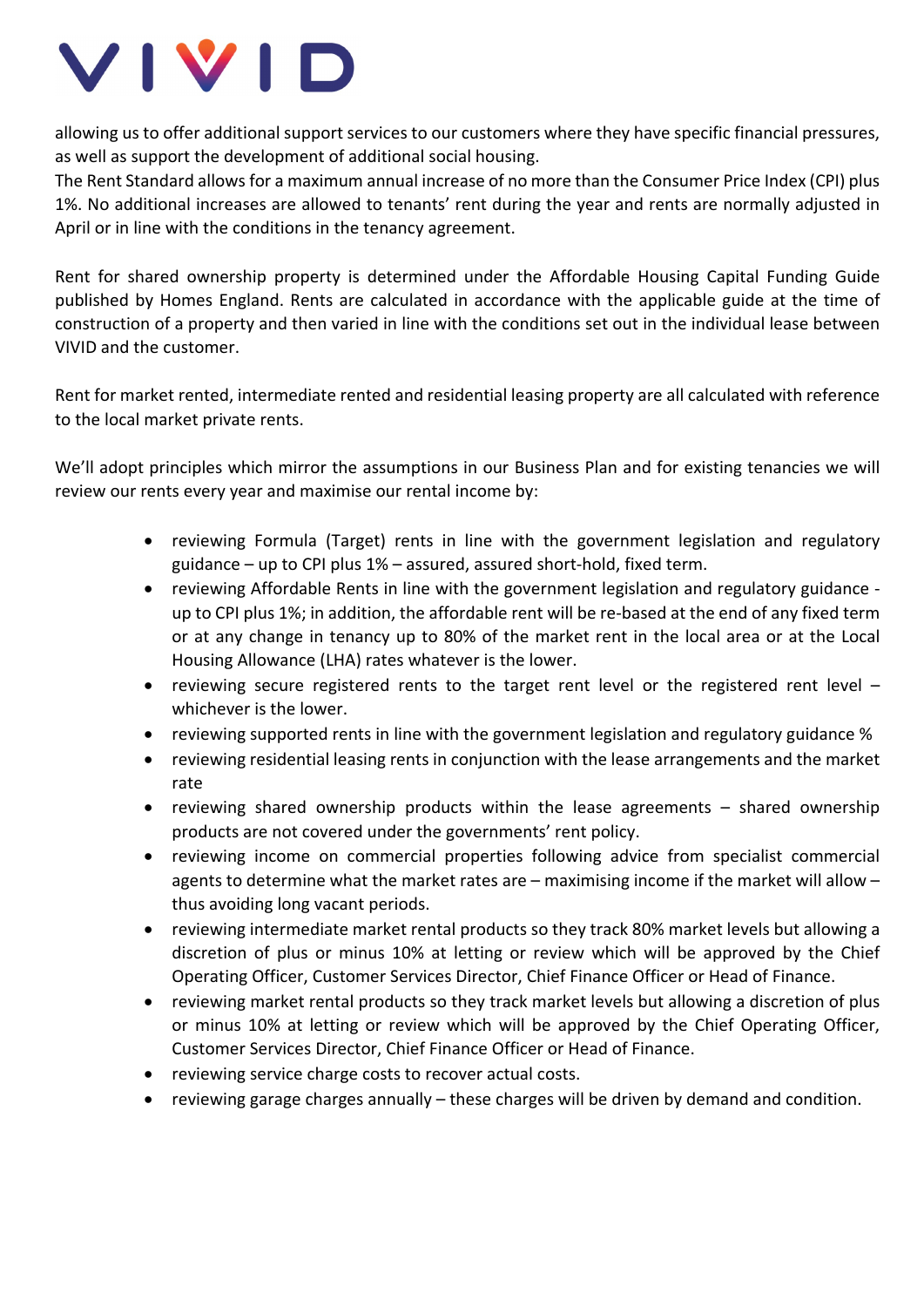

### **Re-letting properties**

- Social rented properties based on Formula (target) rent levels will be re-let at the calculated formula rent as defined in the Rent Standard 2020 published by the Regulator for Social Housing.
- Affordable Rent properties will be rebased at each new tenancy, including at the expiry of a fixed term tenancy and will be set at a level equivalent to LHA rates or 80% of local market rents, as calculated under RICS valuation guidelines, whichever is the lower.

### **New build and acquisitions:**

- Social rented properties will be let at formula (target) rent levels with additional service charges as appropriate.
- Affordable rent levels will be set at LHA rates or 80% of local market rents as calculated under RICS valuation guidelines, whichever is the lower. This is inclusive of any communal service charges. It's acknowledged that rents will be higher in some local authority areas due to the determinate market levels and differing LHA rates. Discretion can be used to reduce rent levels where considered to be appropriate. This discretion will be considered by the Project Approval Committee as part of the project appraisal.
- Market rented products will be modelled on market values. However, these products which are free from any planning restrictions can have rents set to suit our future customers. This will be considered as part of the scheme appraisal for new developments.

## **Vulnerable customers**

We aim to support all our customers to sustain their tenancies. Affordability checks are undertaken at lettings stage to ensure that customers are offered the right homes to suit their income levels. As noted above we offer a range of support services to help customers which include:

- Money advice and benefits assessment
- Help to get back into work or training.
- Hardship support initiatives.
- Intensive tenancy support services.
- Access to and support to use on-line services

### **Links to other policies**

This strategy should be read in conjunction with the following:

- Community Investment Strategy
- Development strategy
- Rent policy
- Income management policy
- Lettings policy
- Tenancy Policy